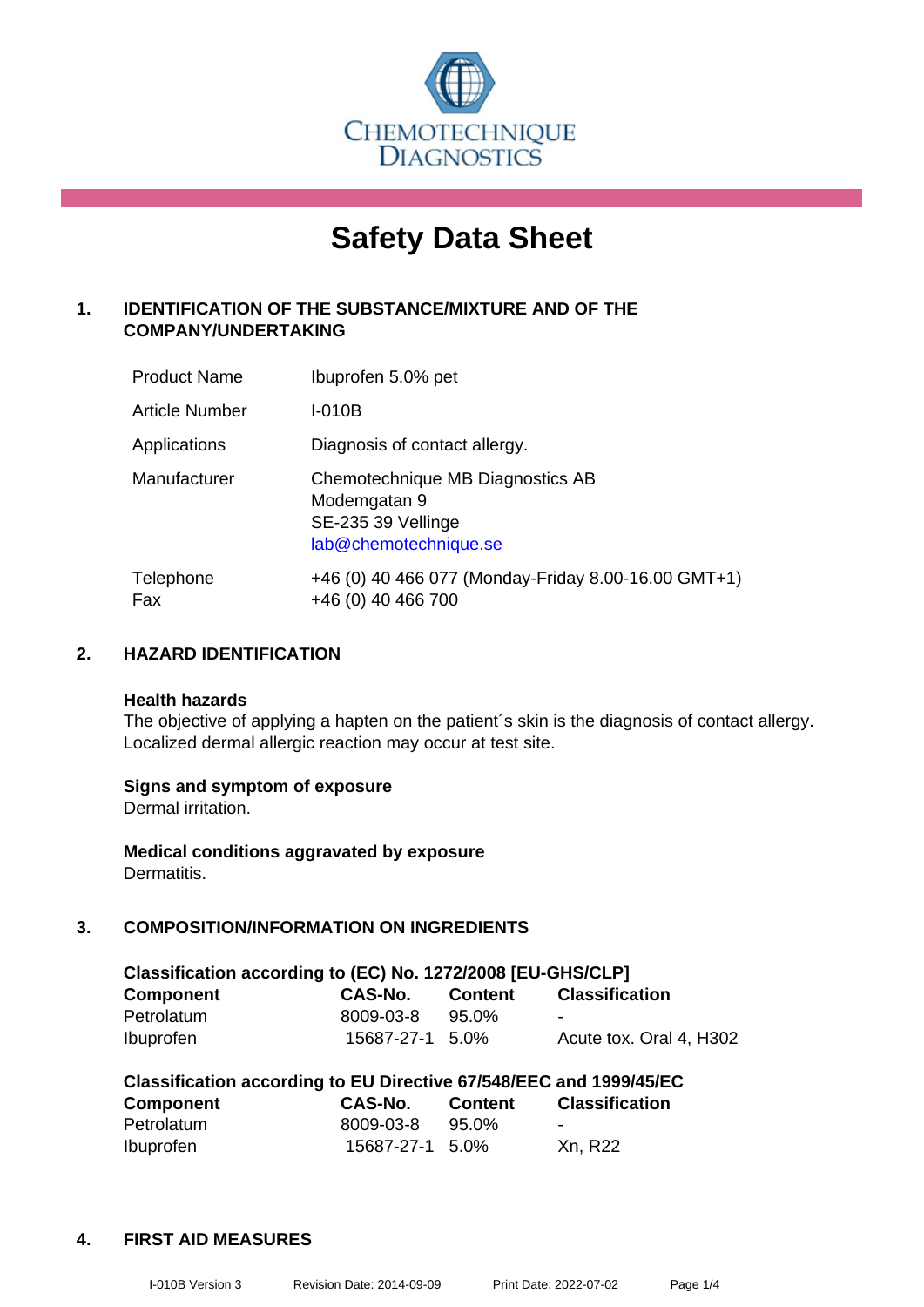#### **Emergency and first aid procedures**

Obtain medical attention.

## **5. FIRE-FIGHTING MEASURES\***

## **Suitable extinguish media**

CO2, powder or water spray. Fight larger fires with water spray or alcohol resistant foam.

## **For safety reasons unsuitable extinguishing agents** Water with full jet.

**Special protective equipment for fire-fighters** Wear self-contained respiratory protective device. Wear fully protective suit.

\*Data is shown for petrolatum only

## **6. ACCIDENTAL RELEASES MEASURES**

**Steps to be taken if material is released or spilled** Contain and place in a closed container.

## **7. HANDLING AND STORAGE**

**Precautions to be taken in handling and storage** Store dark at 5-8°C. Avoid extended exposure to light. FOR EXTERNAL USE ONLY.

# **8. EXPOSURE CONTROLS/PERSONAL PROTECTION**

**Respiratory protection** Not required.

**Ventilation** Local exhaust.

**Protective gloves**

Disposal gloves.

# **Eye protection**

Not required with normal use.

## **Work/Hygienic practices**

Wash hands after each use.

# **9. PHYSICAL AND CHEMICAL PROPERTIES**

Appearance Ivory White Semi-solid Odour **Odourless** 

Melting point\* 50-55° C Flash point\* >100°C

Boiling point\* No data available Self ignition\* Product does not self ignite.

I-010B Version 3 Revision Date: 2014-09-09 Print Date: 2022-07-02 Page 2/4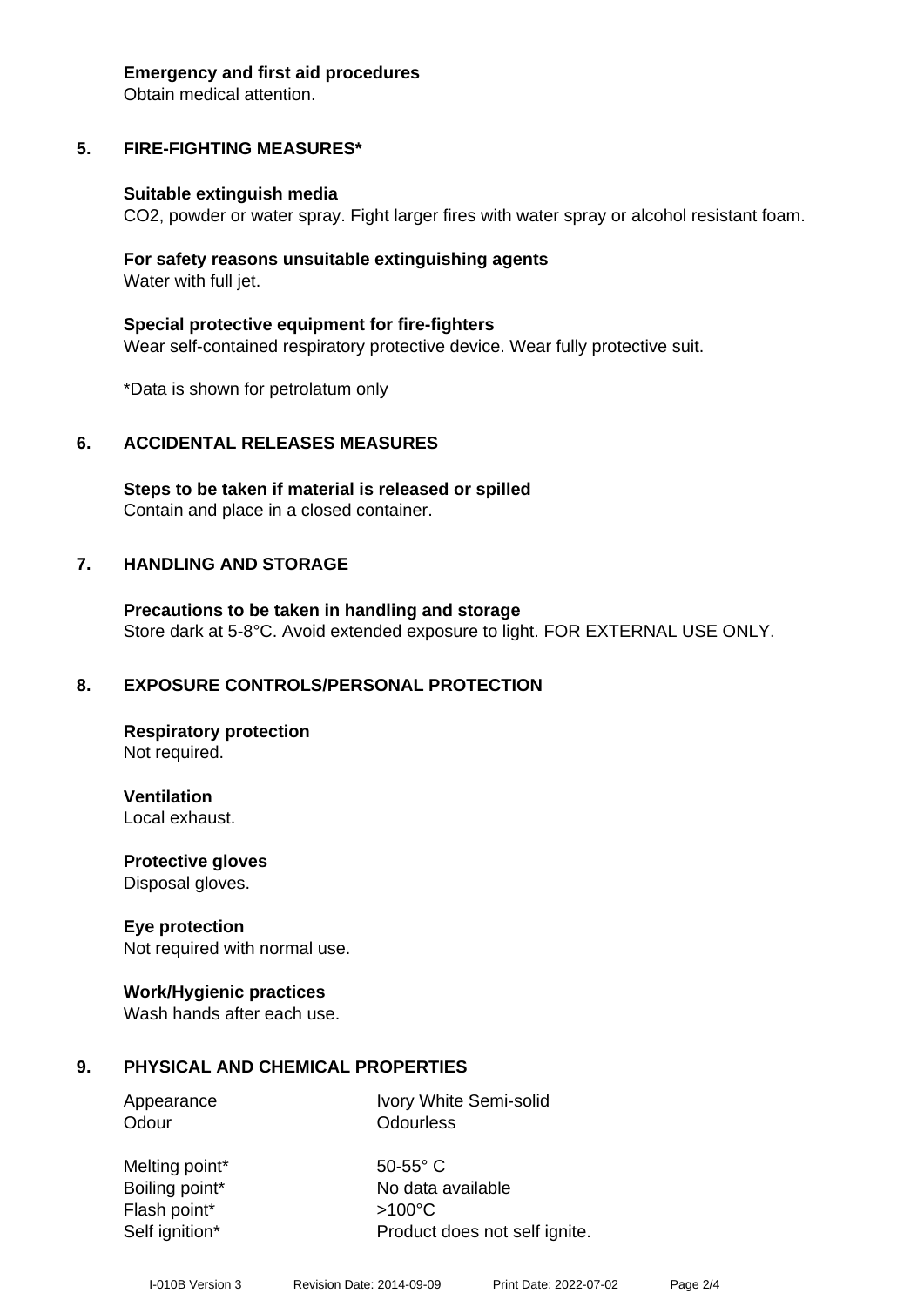Density\* No data available. Solubility in/Miscibility with Water\*

Danger of explosion\* Product does not present an explosion hazard. Insoluble

\*Data is shown for petrolatum only

## **10. STABILITY AND REACTIVITY**

#### **Incompability**

May react with strong oxidizing agents.

## **Stability**

Stable at recommended storage conditions.

## **Hazardous byproducts**

Combustion may generate CO, CO2 and other oxides.

# **Hazardous polymerization**

Will not occur.

## **11. TOXICOLOGICAL INFORMATION**

No data available.

## **12. ECOLOGICAL INFORMATION**

No data available.

## **13. DISPOSAL CONSIDERATIONS**

**Waste disposal method** Comply with federal, state/provincial and local regulation.

## **14. TRANSPORT INFORMATION**

Not dangerous goods.

## **15. REGULATORY INFORMATION**

The classification is according to the latest editions of the EU lists, and extended by company and literature data.

## **16. OTHER INFORMATION**

## **Text of H-statements and R-phrases mentioned in Section 3**

| Acute tox. Oral 4 | Acute toxicity, Oral (Category 4) |
|-------------------|-----------------------------------|
| H <sub>302</sub>  | Harmful if swallowed.             |
| Xn                | Harmful                           |
| R <sub>22</sub>   | Harmful if swallowed.             |
|                   |                                   |